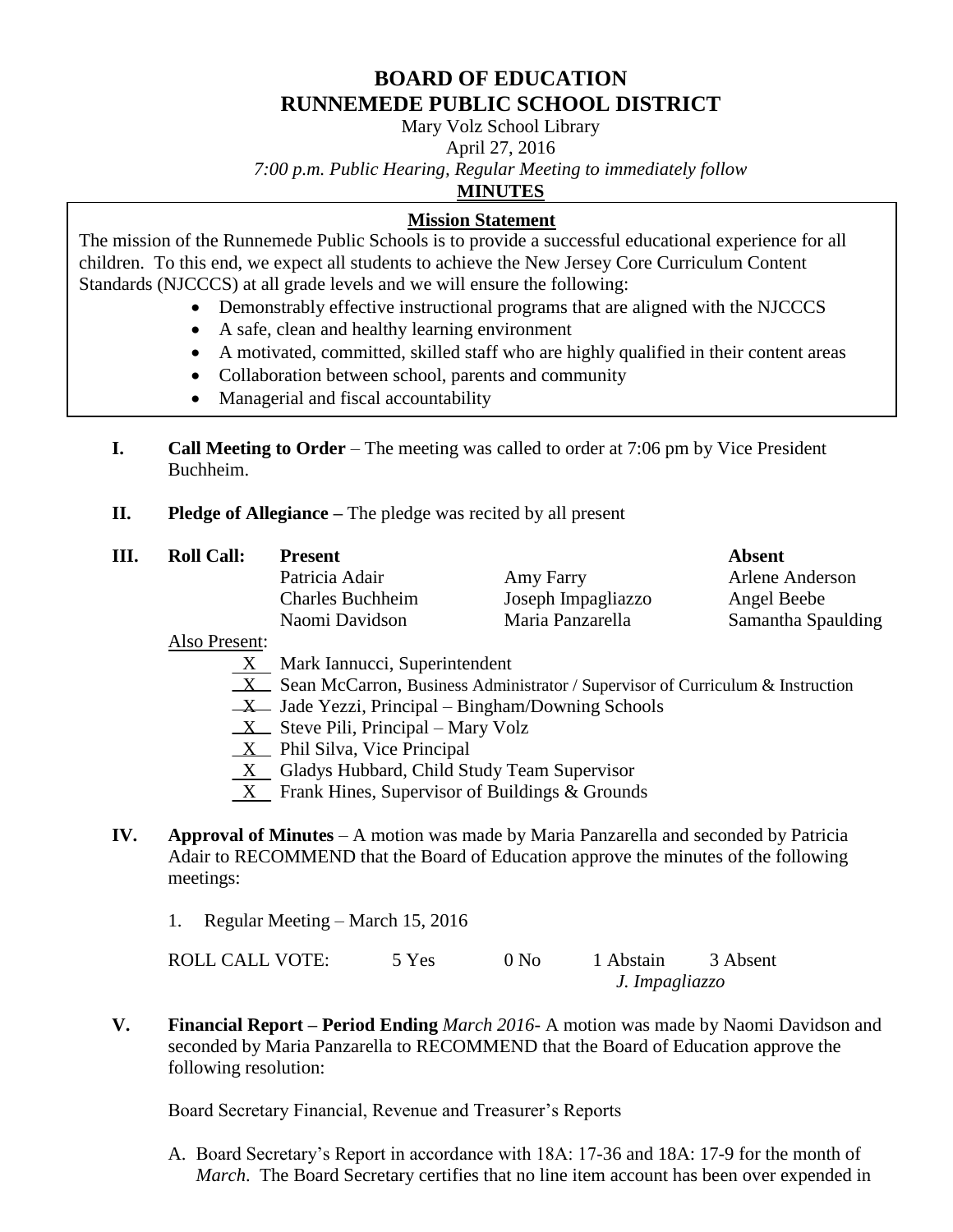violation of N.J.A.C. 6A:23A-16.10 (c) 3 and that sufficient funds are available to meet the District's financial obligations for the remainder of the fiscal year.

- B. Treasurer's Report in accordance with 18A:17-36 and 18A:17-9 for the month of *March.* The Treasurer's and Secretary's report are in agreement for the month of *March* 2016.
- C. Board Secretary in accordance with N.J.A.C. 6A:23A-16.10 (c) 2 certifies that there are no changes in anticipated revenue amounts or revenue sources.
- D. Board of Education Certification pursuant to N.J.A.C. 6A:23A-16.10 (c) 4, we certify that after review of the secretary's monthly financial report (appropriations section) and upon consultation with the appropriate District officials, that to the best of our knowledge no major accounts or funds have been over expended in violation of N.J.A.C. 6A:23A-16.10 (b) and that sufficient funds are available to meet the District's financial obligations for the remainder of the fiscal year.

 \_\_\_\_\_\_\_\_\_\_\_\_\_\_\_\_\_\_\_\_\_\_\_\_\_\_\_\_\_\_\_\_\_\_ April 27, 2016 Business Administrator Date

ROLL CALL VOTE: 6 Yes 0 No 0 Abstain 3 Absent

- **VI. Presentations – Public Hearing of the 16-17 School Budget** Dr. McCarron presented the 2016 – 2017 School Budget (final approved numbers can be found in the Financial Section of the minutes)
- **VII. Correspondence - None**
- **VIII**. **Recognition of Citizens - Public Comments on Agenda Items Only – None Recognition of Citizens – Public Comments on Non-Agenda Items** (Added due to Executive Session getting moved to the front of the meeting)

1. Andrew Whitman, 3rd year teacher at Triton and Cross Country Coach, came to discuss the possibility of starting a cross country at the Middle School Level. This would help support the high school program. Mr. Iannucci pointed out that Mr. Whipple runs a running club, but our students do not compete in the meets at this time.

2. Bill Lemin (Gloucester Township Resident), came to speak as a parent of a cross country runner in regards to what his son took away from being involved in cross country at the high school level.

3. Patti Adair – spoke as the Clean Community Coordinator and discussed all of the Earth Day activities that took place. She discussed the  $3<sup>rd</sup>$  grade project and all that they were able to clean up on this day. She also informed everyone that Saturday 04/30 was National Medication Disposal Day from 10-2 at Runnemede Borough Police Department.

- **IX. Secretary / Curriculum Report** *–* Dr. McCarron discussed ROD Grant Reimbursement, Budget, PARCC Testing, and Curriculum Happenings.
- **X**. **Superintendent's Report** Mr. Iannucci stated that student enrollment was at 870, commended Mrs. Monico on completing her first Art Show, shared information about Volz School's Boys and Girls Night Out, Spring Concert coming up, Basket Auction on the 29<sup>th</sup>, and Baseball / Softball is under way.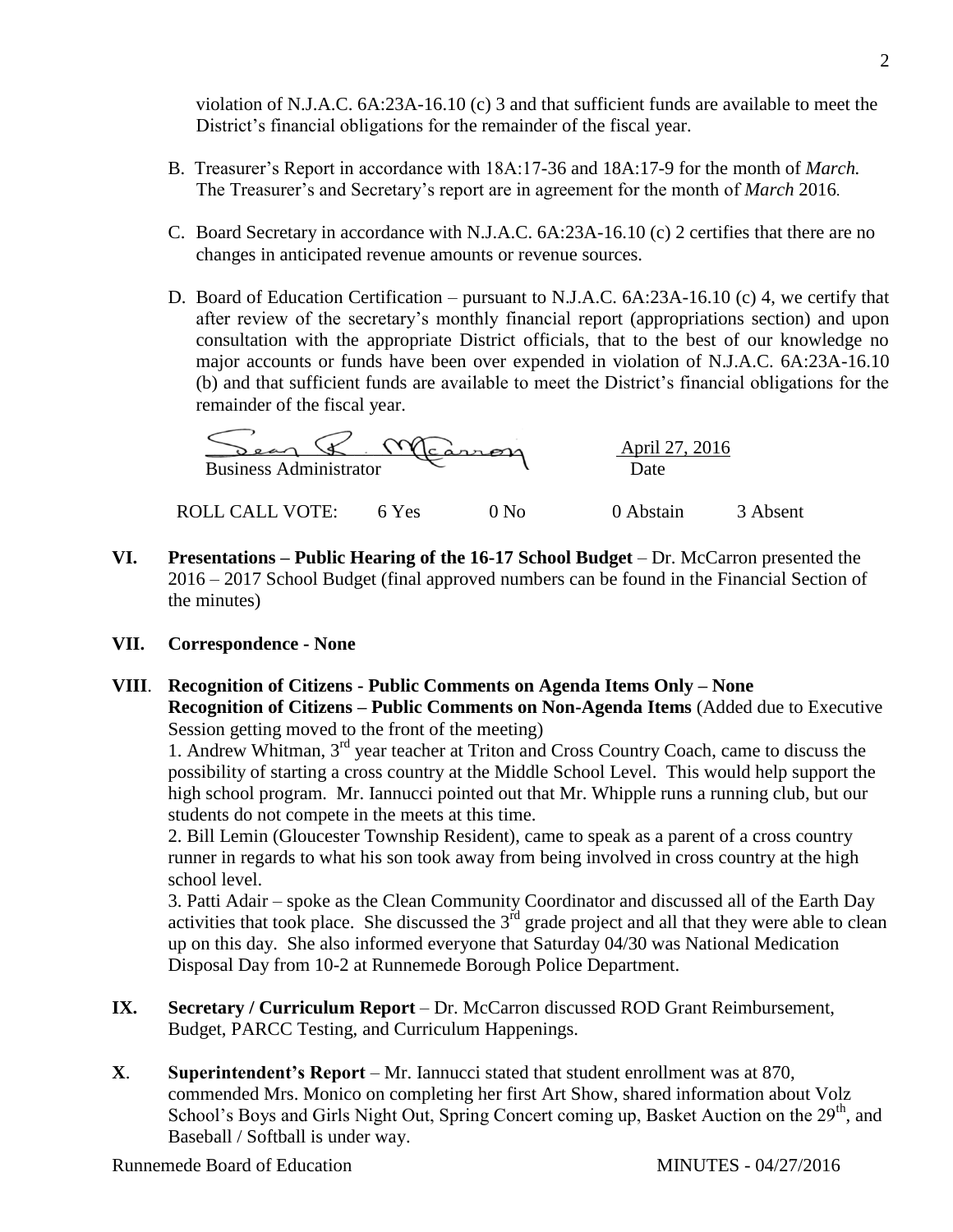## **XI**. **Principals' Reports**

A. Fire and Security Drills to date were conducted as follows:

| <b>SCHOOL</b>  | <b>TYPE OF DRILL</b> | <b>DATES</b>   | <b>DURATION</b>      |
|----------------|----------------------|----------------|----------------------|
|                |                      |                |                      |
| <b>BINGHAM</b> | Fire Drill           | April 20, 2016 | 3 minutes            |
|                | Evacuation           | April 15, 2016 | 4 minutes            |
| <b>DOWNING</b> | Fire Drill           | April 21, 2016 | 3 minutes            |
|                | Evacuation           | April 22, 2016 | 4 minutes            |
| <b>VOLZ</b>    | Fire Drill           | March 17, 2016 | 3 minutes 35 seconds |
|                | <b>Bomb Scare</b>    | March 22, 2016 | 3 minutes 1 second   |

B. Nurse's Report

C. Buildings and Grounds Report

D. Special Education Report

#### **XII. Other Reports**

A. PTA Report – Basket Auction will be on 04/29 in the Volz School Gymnasium

- B. Committee Reports
	- Camden County Educational Services Commission No Report
	- NJSBA Report Chaz will be attending a meeting in May
	- Black Horse Pike Regional School District No Report
	- Negotiations Discussion of MOA will be discussed during executive session
	- Planning and Zoning Movement to one tax bill for those with multiple properties

## **XIII. Unfinished Business - None**

**XIV. Executive Session - student, personnel, legal, or contractual matters** – A motion was made by Patricia Adair and seconded by Maria Panzarella to enter executive session at 7:51 pm.

#### **RESOLUTION**

**WHEREAS,** while the Sen. Byron M. Baer Open Public Meetings Act (N.J.S.A. 10:4-12 et seq.) requires all meetings of the Runnemede School District, Board of Education to be held in public, N.J.S.A. 10:4-12(b) sets forth nine types of matters that may lawfully be discussed in Executive Session," i.e. without the public being permitted to attend; and

**WHEREAS,** the Runnemede Public School District, Board of Education has deemed it necessary to go into closed session to discuss certain matters which are exempted from the Public; and

**WHEREAS,** the nine exceptions to public meetings set forth in N.J.S.A. 10:4-12(b) are listed below, and next to each exception is a box within which the number of issues to be privately discussed that fall within that exception shall be written, and after each exception is a space where additional information that will disclose as much information about the decision as possible without undermining the purpose of the exception shall be written.

**NOW, THEREFORE, BE IT RESOLVED** that the Runnemede Public School District, Board of Education will go into closed session for the following reason(s) as outlined in N.J.S.A. 10:4-12(b):

- $X$  Any collective bargaining agreement, or the terms and conditions of which are proposed for inclusion in any collective bargaining agreement, including the negotiation of terms and conditions with employees or representatives of employees of the public body **(Discussion of MOA with REA)**
- $\frac{X}{X}$  Any pending or anticipated litigation or contract negotiation in which the public body is or may become a party. Any matters falling within the attorney-client privilege, to the extent that confidentiality is required in order for the attorney to exercise his ethical duties as a lawyer; **(RFQ / Insurance Renewal)**
- -X Any matter involving the employment, appointment, termination of employment, terms and conditions of employment, evaluation of the performance, promotion or disciplining of any specific prospective public officer or employee or current public officer or employee employed or appointed by the public body, unless all individual employees or appointees whose rights could be adversely affected request in writing that such matter or matters be discussed at a public meeting; **(16-17 Teacher Renewal)**

**WHEREAS,** the length of the Executive Session is undetermined; however, the Runnemede Public School District, Board of Education will make every attempt to estimate the time of the session prior to convening the session after which the public meeting shall reconvene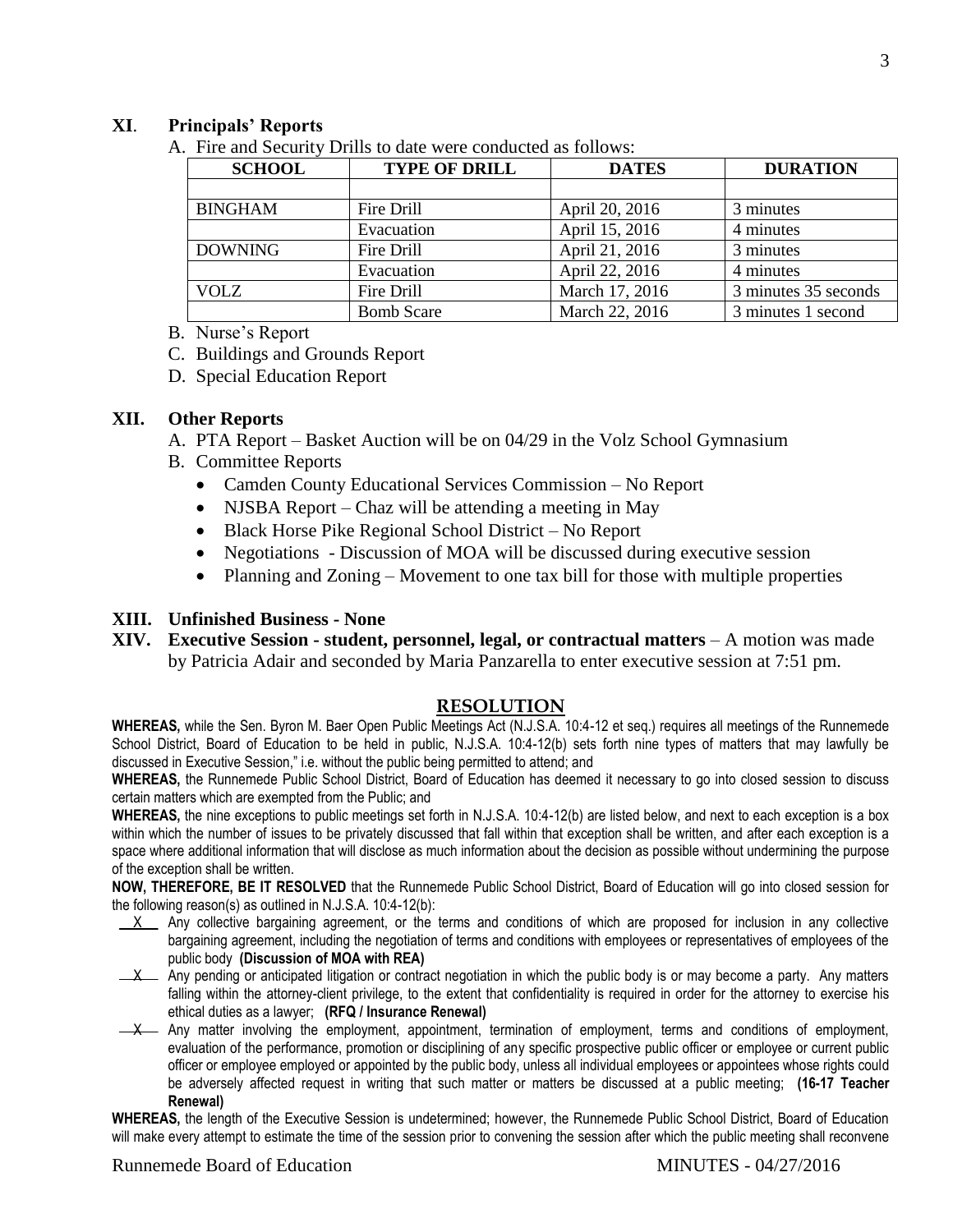after 30 minutes and the Runnemede Public School District, Board of Education will proceed with business.

**NOW, THEREFORE, BE IT RESOLVED,** that the Runnemede Public School District, Board of Education will go into Executive Session for only the above stated reasons;

**BE IT FURTHER RESOLVED** that the Runnemede Public School District, Board of Education hereby declares that its discussion of the aforementioned subject(s) may be made public at a time when the Runnemede Public School District, Board of Education attorney advises that the disclosure of the discussion will not detrimentally affect any right, interest or duty of the school district or any other entity with respect to said discussion.

**BE IT FURTHER RESOLVED** that the Runnemede Public School District, Board of Education, for the aforementioned reasons, hereby declares that the public is excluded from the portion of the meeting during which the above discussion shall take place and hereby directs the board secretary to take the appropriate action to effectuate the terms of this resolution.

**BE IT FURTHER RESOLVED** that the Board Secretary on the next business day following this meeting, shall furnish a copy of this resolution to any member of the public who requests one at the fees allowed by N.J.S.A. 47:1A-1 et seq. Action on any item may or may not be taken in Open Session at the conclusion of the Executive Session.

**Return to Public Session** – A motion was Maria Panzarella and seconded by Naomi Davidson to return to public session at 8:32 pm. All members present were in favor.

## **XV**. **New Business**

**A. PROPERTY & TRANSPORTATION** – A motion was made by Maria Panzarella and seconded by Patricia Adair to approve the following on the recommendation of the Superintendent:

|                      | <b>Facility Use</b>        |                            |               |                                   |
|----------------------|----------------------------|----------------------------|---------------|-----------------------------------|
| <b>FACILITY</b>      | <b>USER</b>                | <b>PURPOSE</b>             | <b>DATE</b>   | <b>TIME</b>                       |
| Mary Volz School     | Gladys Hubbard             | <b>Autism Presentation</b> | $4 - 13 - 16$ | $6:00 \text{pm} - 7:30 \text{pm}$ |
| Classroom A-2        |                            |                            |               |                                   |
| Aline Bingham        | Annemarie Monico           | Art Expo                   | $4-19-16$     | $6:00 \text{pm} - 7:30 \text{pm}$ |
| School               |                            |                            |               |                                   |
| Mary Volz School     | <b>Michael Ralston</b>     | Flag Football              | $4 - 20 - 16$ | $2:20 \text{pm} - 3:00 \text{pm}$ |
| Soccer Field         |                            | <b>Intramurals</b>         | through       |                                   |
|                      |                            |                            | $5-13-16$     |                                   |
| <b>Grace Downing</b> | Annemarie Monico           | Art Expo                   | $4 - 21 - 16$ | $6:00 \text{pm} - 7:30 \text{pm}$ |
| School               |                            |                            |               |                                   |
| Mary Volz School     | <b>REA</b>                 | Ratification meeting       | $4 - 26 - 16$ | $3:30 \text{pm} - 4:30 \text{pm}$ |
| Library              |                            |                            |               |                                   |
| Mary Volz School     | <b>Trinity Evangelical</b> | Drug Abuse                 | $4 - 30 - 16$ | $6:30$ am $-11:30$ am             |
| Soccer Field         | Lutheran Church            | <b>Awareness Walk</b>      |               |                                   |

#### 2. Field Trips

| Location            | <b>Purpose</b>                                | Date          | <b>Students</b>                 | <b>Advisor</b>                   | <b>Transportation</b>                               |
|---------------------|-----------------------------------------------|---------------|---------------------------------|----------------------------------|-----------------------------------------------------|
| Runnemede VFW Area  | Earth Day Clean-up<br>(lunch will be provided | $4 - 22 - 16$ | Downing School<br>Third Graders | Laura Seckinger<br>Kevin Michell | Students will walk to VFW<br>area with teachers and |
|                     | by VFW)                                       |               |                                 |                                  | parents.                                            |
| Runnemede Bike Path | Earth Day flower                              | $4 - 22 - 16$ | <b>Bingham School</b>           | Lindsey                          | Students will walk to and from                      |
|                     | planting @ bike                               |               | Third Graders                   | Lamonica                         | the bike path with a Police                         |
|                     | path                                          |               |                                 |                                  | escort.                                             |
| Edelman Planetarium | Planetarium and                               | $5 - 18 - 16$ | Mary Volz                       | Kayleigh Root                    | <b>McGough Bus Company</b>                          |
| Rowan University    | college tour                                  |               | Honor Society                   |                                  | 1 bus @ \$350.00                                    |
| Glassboro, NJ       |                                               |               |                                 |                                  |                                                     |

- 3. T & L Transportation to transport baseball and softball teams to away games in Barrington and Pine Hill, NJ, two (2) games  $\omega$  \$200.00 per game = \$400.00
- 4. Runnemede school bus to transport baseball and softball teams to away games in Berlin Township, Cherry Hill and Winslow, NJ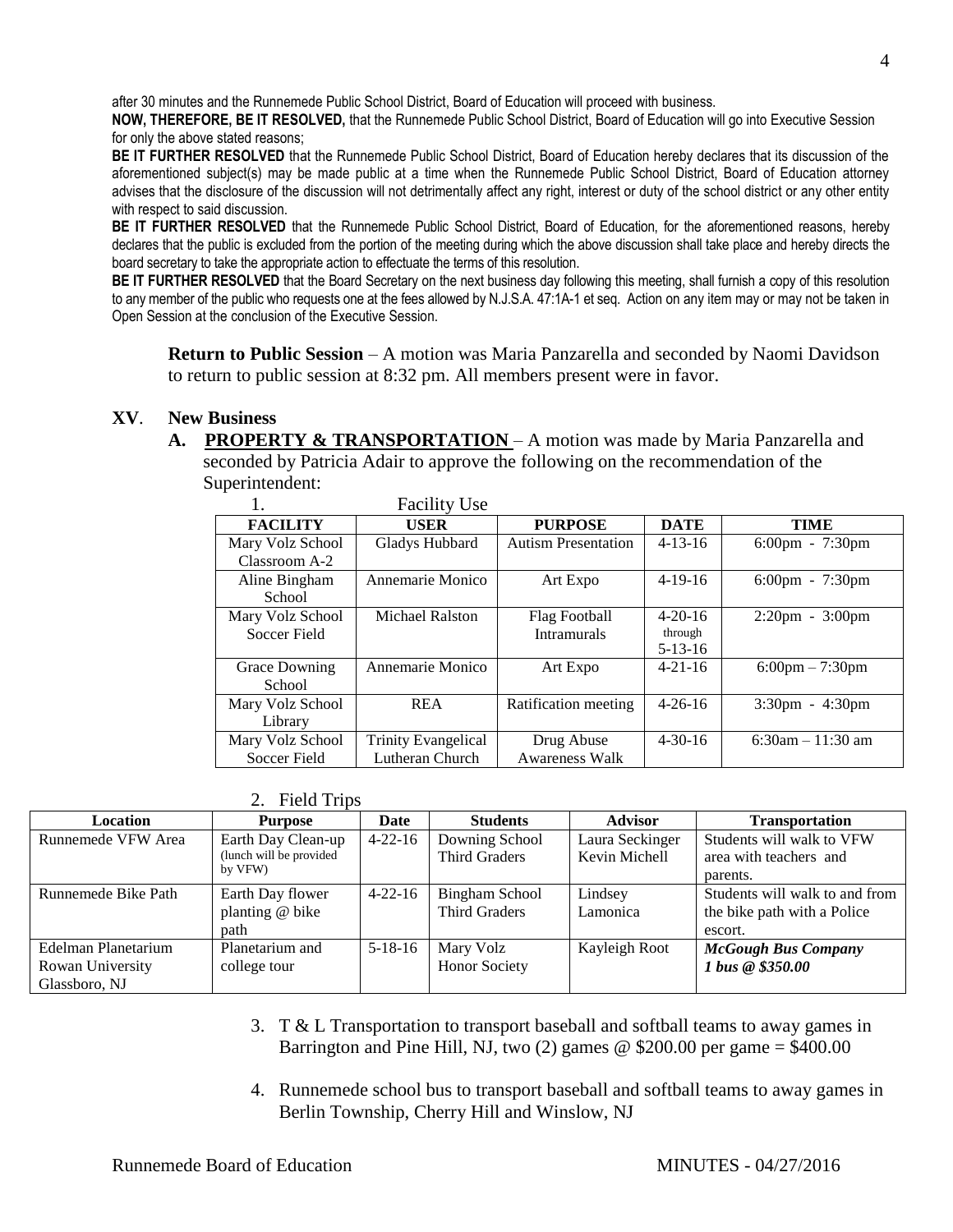5. Approve All Occasions Limo Service to transport 2 students (SID #'s 7903300319 and 8920100296) residing in Pitman, under McKinney/Vento beginning April 13, 2016, through June 14, 2016 (44 days), at a cost to the district of \$185 per diem, \$8,140 total

ROLL CALL VOTE: 6 Yes 0 No 0 Abstain 3 Absent

- *B.* **PERSONNEL-** A motion was made by Maria Panzarella and seconded by Naomi Davidson to approve the following on the recommendation of the Superintendent :
	- 1. Lindsey Folsom as Special Education Teacher at Bingham from April 6, 2016 to May 6, 2016 at present salary plus \$86.00 per diem
	- 2. Employee #416 request for extended leave for 2016 2017 School Year
	- 3. Reappointment of Tenured Certified Staff It is recommended that the following tenured staff members be reappointed for the 2016 – 2017 school year beginning 09/01/2016, pending REA Agreement:

| <b>Staff Member</b> | <b>Position</b> | <b>Staff Member</b>    | <b>Position</b> |
|---------------------|-----------------|------------------------|-----------------|
| Anderson, Devon     | Teacher         | Majewski, Jennifer     | Teacher         |
| Ayusa, Christina    | Teacher         | Mannino, Alfie         | Teacher         |
| Bergman, Diane      | Teacher         | Marakovits, Scott      | Teacher         |
| Burpulis, Marisa    | Teacher         | Marchiano, Kathleen    | Teacher         |
| Callahan, Kristin   | Counselor       | Martin, Michael        | Teacher         |
| Carroll-Kline, Lori | Teacher         | Martinez, Melinda      | Teacher         |
| Carson, Kelly       | Teacher         | McFarland, Nancy       | Teacher         |
| Clancy, Shawn       | Teacher         | Mitchell, Kristen      | Teacher         |
| Clark, Robin        | Teacher         | Moore, Mary            | Teacher         |
| Clements, Karen     | Teacher         | Newhart, Jennifer      | Teacher         |
| DeFeo, Jacqueline   | Teacher         | Passarella, Kari       | Teacher         |
| DiMatties, Michelle | Social Worker   | Ralston, Michael       | Teacher         |
| Dutkin, Jamie       | Teacher         | Razavi, Kimberly       | Teacher         |
| Ems, Carrie         | Teacher         | Ryan, Valerie          | Teacher         |
| Fanz, Barbara       | Teacher         | Schreiber, Linda       | Teacher         |
| Feldman, Karen      | <b>Nurse</b>    | Seckinger, Laura       | Teacher         |
| Fisher, Cheryl      | Teacher         | Sirolli, Lorraine      | Teacher         |
| Guzik, Alexis       | Teacher         | Summerfield, Cathleen  | Teacher         |
| Hamer, Jill         | Teacher         | Taliaferro, Alex       | Teacher         |
| House, Shannon      | Teacher         | Tasso, Marianna        | Teacher         |
| Hummel, Tracey      | Teacher         | Toomey, Janet          | Teacher         |
| Karaska, Jennifer   | Teacher         | Torres, Angela         | Teacher         |
| Kerslake, Christie  | Nurse           | Vesey, Sandra          | Teacher         |
| Kline, Michael      | Teacher         | Vonderstuck, Christine | Teacher         |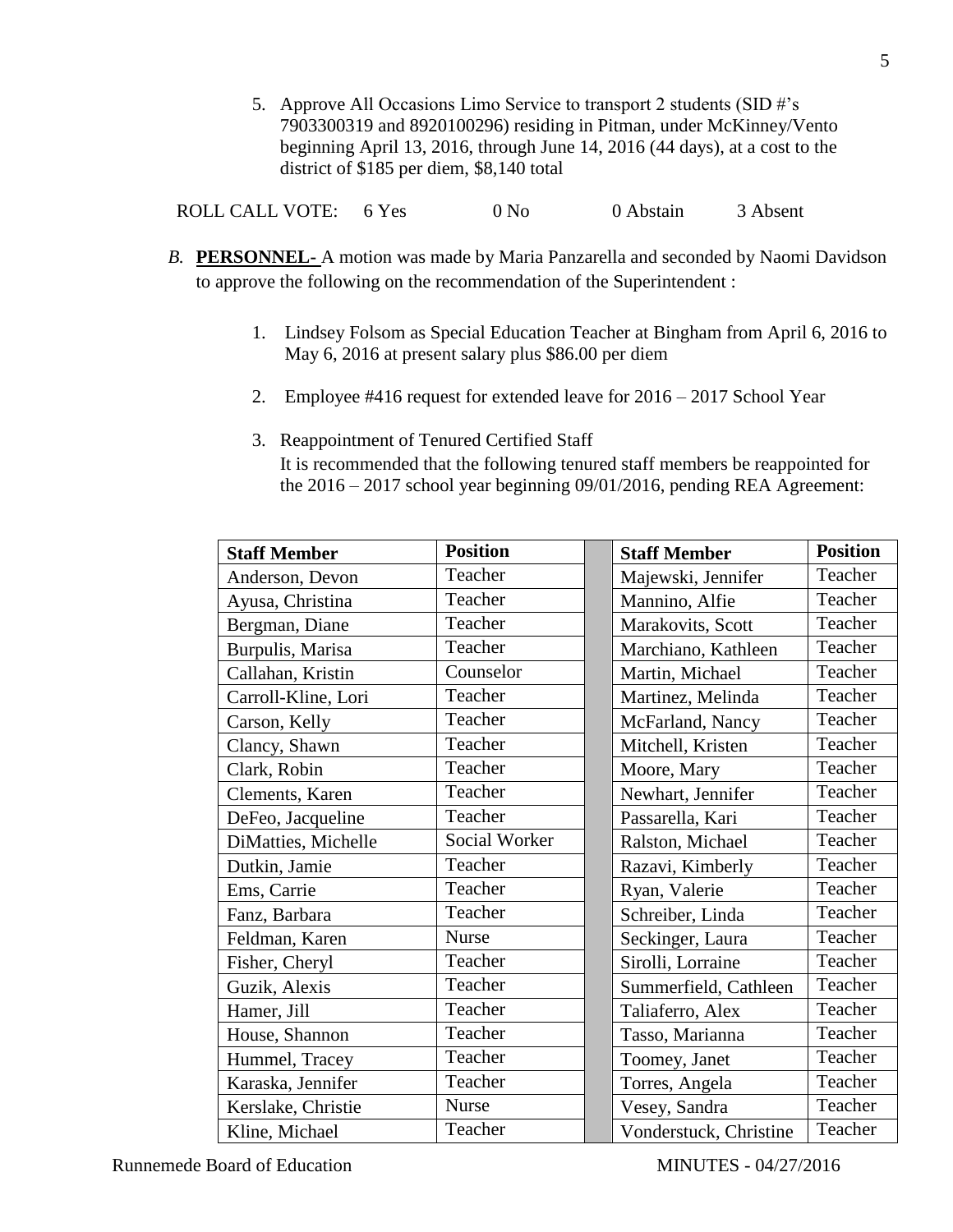| Kozuhowski, Marie | Teacher | Whipple, Christian | Teacher |
|-------------------|---------|--------------------|---------|
| Lukacsy, Melissa  | Teacher | Whitescarver, Erin | Teacher |
| Maatje, Melissa   | Teacher | Zimmerman, Janice  | Teacher |
| Maitag, Lisa      | Teacher | Zimmerman, Mary    | Teacher |

4. Reappointment of Non-Tenured Certified Staff

It is recommended that the following non-tenured staff members completing their **third** year in the district be reappointed for the 2016 – 2017 school year beginning 9/1/2016, pending REA Agreement:

| <b>Staff Member</b> | <b>Position</b> | <b>Staff Member</b> | <b>Position</b> |
|---------------------|-----------------|---------------------|-----------------|
| Ambrose, Kristen    | Teacher         | Michell, Kevin      | Teacher         |
| Duffield, Christine | Teacher         | Michell, Lee Ann    | Teacher         |
| Eib, Samantha       | Teacher         | Root, Kayleigh      | Teacher         |
| Engelhart, Karen    | Teacher         | Taraschi, Kaitlyn   | Teacher         |
| Greenwood, Joan     | Teacher         | Vena, Janine        | Teacher         |
| Lamonica, Lindsey   | Teacher         |                     |                 |

5. Reappointment of Non-Tenured Certified Staff

It is recommended that the following non-tenured staff members completing their **second** year in the district be reappointed for the 2016 – 2017 school year beginning 9/1/2016, pending REA Agreement:

| <b>Staff Member</b> | <b>Position</b> | <b>Staff Member</b> | <b>Position</b> |
|---------------------|-----------------|---------------------|-----------------|
| Austin, Melissa     | Teacher         | Ritchie, Regina     | Teacher         |
| Bonora, Stephen     | Teacher         | Tait, Erica         | Teacher         |

6. Reappointment of Non-Tenured Certified Staff

It is recommended that the following non-tenured staff members completing their **first** year in the district be reappointed for the 2016 – 2017 school year beginning 9/1/2016, at their current step and revised salary as per REA Agreement.

| <b>Staff Member</b> | <b>Position</b> | <b>Staff Member</b> | <b>Position</b> |
|---------------------|-----------------|---------------------|-----------------|
| Carroll, Julie      | Teacher         | Monico, Annemarie   | Teacher         |
| Kehler, Elizabeth   | <b>LDTC</b>     | Nicoletto, Teresa   | Teacher         |
| McCoy, Shaena       | Nurse           |                     |                 |
| (04/04/16)          |                 |                     |                 |

- 7. Barbara Ann Weindel as Substitute Cafeteria/Playground Aide
- 8. Resignation of Michael Root as Baseball Coach
- 9. Accept with regrets the retirement of Nancy Bada
- 10. Michael Kline as Baseball Coach at \$30.00 per hr.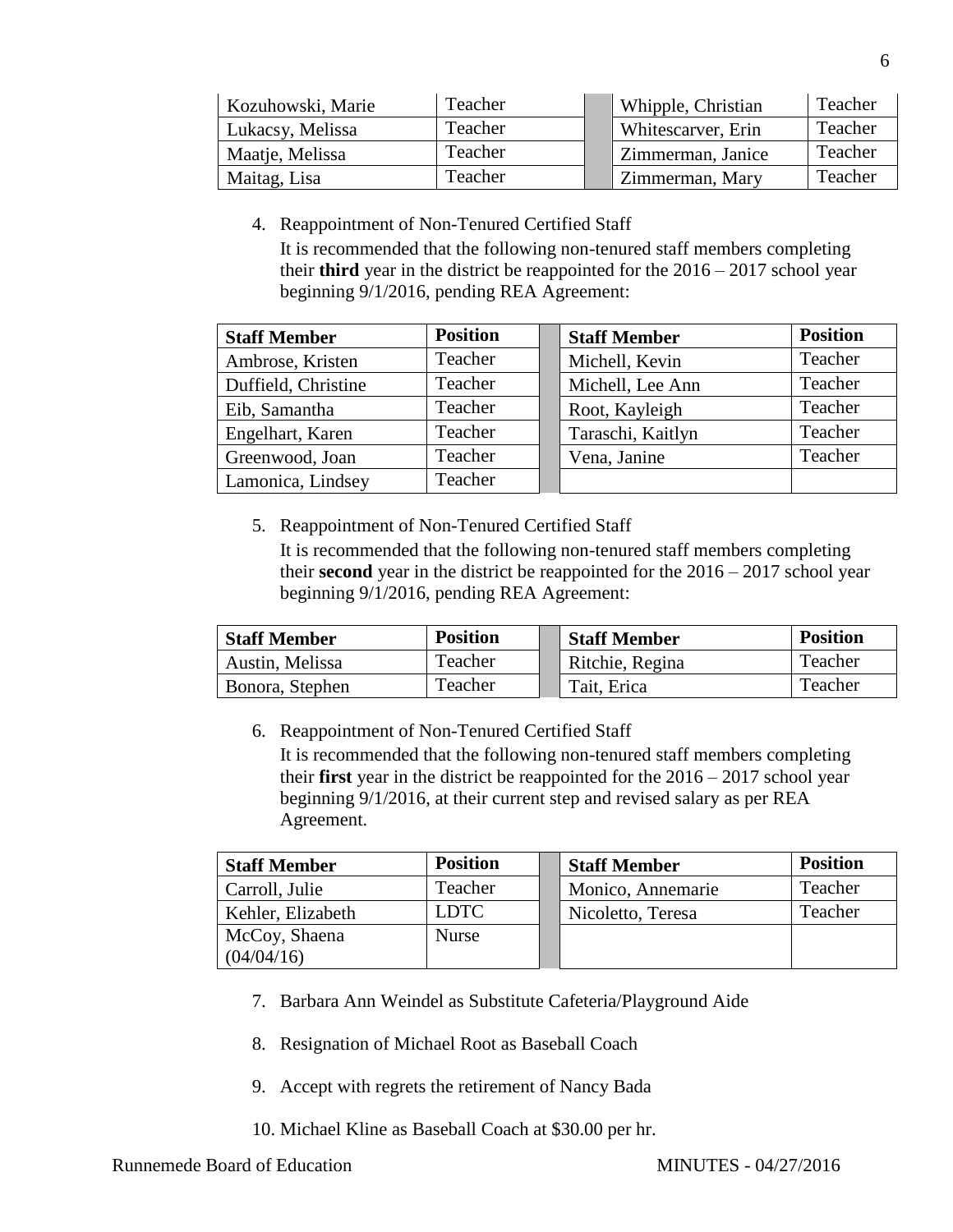- 11. Resignation of Marianna Mounier-Tasso as speech pathologist (Volz) beginning July 1, 2016.
- 12. Accept, with regrets, the retirement of Janet Toomey
- 13. Memorandum of Agreement with the Runnemede Education Association for  $2016 - 2019$

| ROLL CALL VOTE: 6 Yes    |       | 0 N <sub>0</sub> | 0 Abstain | 3 Absent |
|--------------------------|-------|------------------|-----------|----------|
| Item #2 ROLL CALL VOTE:  | 0 Yes | 6 No             | 0 Abstain | 3 Absent |
| Item #13 ROLL CALL VOTE: | 4 Yes | 0 N <sub>0</sub> | 2 Abstain | 3 Absent |
|                          |       |                  |           |          |

**\*Abstentions on #13 were due to a conflict.**

**C. FINANCE** – A motion was made by Naomi Davidson and seconded by Patricia Adair to approve the following on the recommendation of the Superintendent and School Business Administrator to approve the following as attached:

- 1. Transfers and Appropriation/Revenue Adjustments *March* Cash Report – *March* Receipt Report – *March* Treasurer's Report – *March* Board Secretary's Report -- *March*
	- 2. Approval of the 2016-2017 Budget

**BE IT RESOLVED** to approve the Runnemede Board of Education budget for the FY 2016-2017 school year as follows:

| <b>APPROPRIATIONS</b>                   |            | <b>REVENUES</b>                      |            |  |  |
|-----------------------------------------|------------|--------------------------------------|------------|--|--|
| Fund 10 Appropriations                  | 12,723,562 | <b>Budgeted Fund Balance</b>         | 720,294    |  |  |
|                                         |            | Local Tax Levy (2% increase)         | 7,035,809  |  |  |
|                                         |            | Other Local Governments-Unrestricted | 20,000     |  |  |
|                                         |            | Tuition                              | 7,500      |  |  |
|                                         |            | Transportation                       | 20,000     |  |  |
|                                         |            | Misc                                 | 1,250      |  |  |
|                                         |            | SEMI                                 | 6,860      |  |  |
|                                         |            | <b>State Aid</b>                     | 4,911,849  |  |  |
| <b>Total General Fund</b><br>12,723,562 |            | <b>General Fund Revenue</b>          | 12,723,562 |  |  |
| NP 192/193                              | 171,460    | NP 192/193                           | 171,460    |  |  |
| Pre-K                                   | 0          | Pre-K Tuition                        |            |  |  |
| NCLB Title   & II                       | 175,892    | NCLB Title   & II                    | 175,892    |  |  |
| <b>IDEA Basic &amp; PK</b>              | 223,245    | <b>IDEA Basic &amp; PK</b>           | 223,245    |  |  |
| Local Projects                          | 5,966      | Local Projects                       | 5,966      |  |  |
|                                         |            |                                      |            |  |  |
| <b>Total Fund 20</b>                    | 576,563    | <b>Special Revenue</b>               | 576,563    |  |  |
|                                         |            |                                      |            |  |  |
| <b>TOTAL BUDGET</b>                     | 13,300,125 | <b>TOTAL REVENUES</b>                | 13,300,125 |  |  |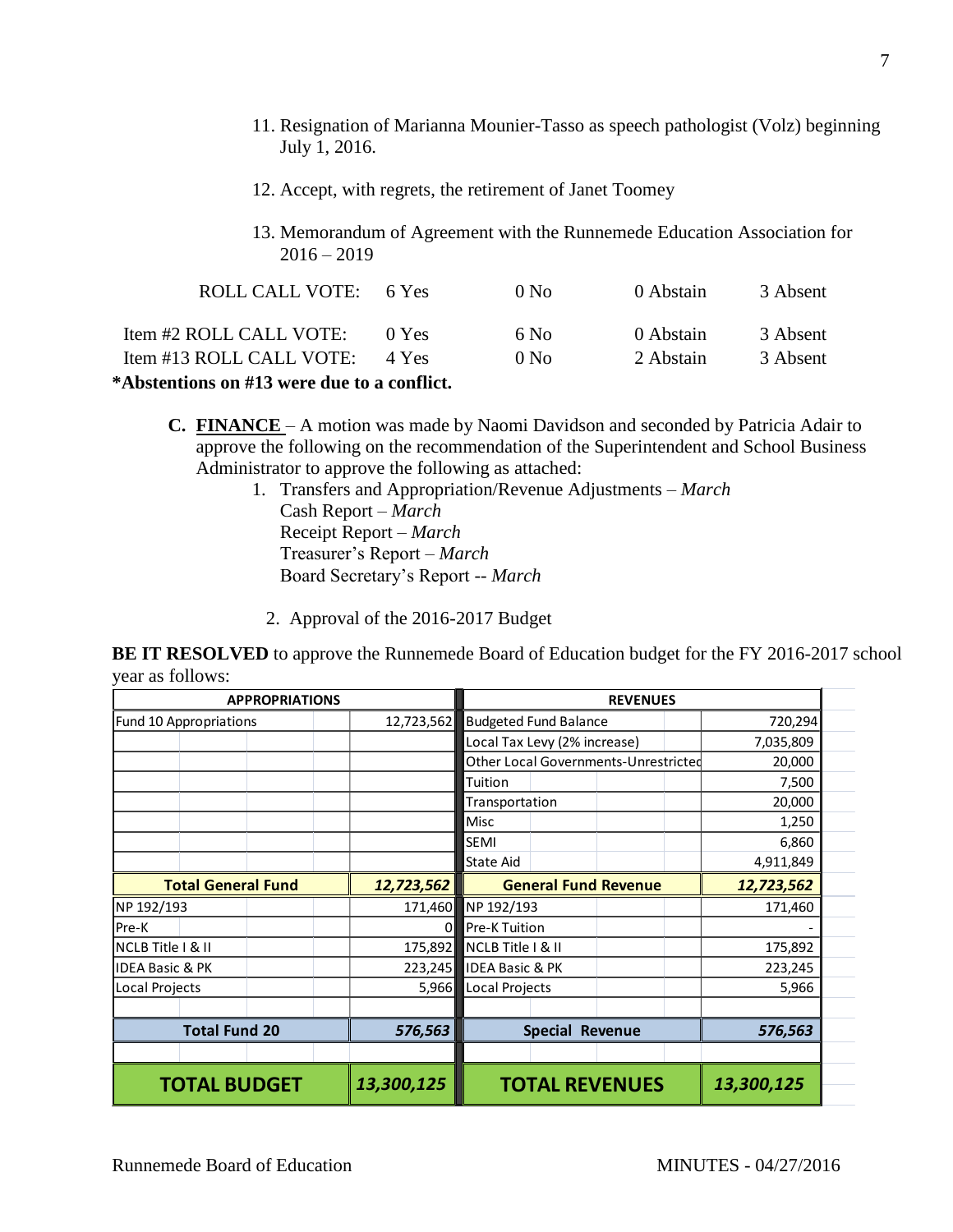**BE IT RESOLVED,** that there should be raised for the General Fund \$7,035,809 for the upcoming FY 2016-2017 school year.

**BE IT RESOLVED,** that the district, in accordance with N.J.A.C. 6A:23B-1.2(b) – Travel and Related Expense Reimbursement, has adopted policies which provide that the Board of Education shall establish in the annual school budget a maximum expenditure amount that may be allotted for such travel and expense reimbursement for the 2016-2017 school year. The Board of Education hereby establishes the school district travel maximum for the 2016-2017 school at the sum of \$20,000. The School Business Administrator shall track and record these costs to ensure that the maximum amount is not exceeded.

**BE IT FURTHER RESOLVED,** that in accordance with N.J.A.C. 6A:23A-9.3(c)14, that the Board of Education has provided a maximum amount for public professional services as follows:

| Attorney  | \$30,000                               |
|-----------|----------------------------------------|
| Auditor   | \$18,400                               |
| Architect | \$5,000 (excluding ROD Grant projects) |

| <b>NAME</b>               | <b>WORKSHOP/CONFERENCE</b>       | DATE(S)/TIME                         | <b>COST</b> |
|---------------------------|----------------------------------|--------------------------------------|-------------|
| Maria Panzarella          | Camden / Gloucester County       | $5 - 3 - 16$                         | $\Omega$    |
|                           | Joint SBA Meeting                | $6:00 \text{ pm} - 9:00 \text{ pm}$  | Mileage     |
|                           | Sponsor: NJSBA                   |                                      |             |
|                           | Location: Villari's Lakeside     |                                      |             |
|                           | Sicklerville, NJ                 |                                      |             |
| Patricia Adair            | $3rd$ Annual ISTEM – NASA        | $5 - 6 - 16$                         | \$99.00     |
|                           | Field Trip                       | 10:00am - 5:30pm                     | Mileage     |
|                           | Sponsor: NJSBA                   |                                      |             |
|                           | Location: NASA Goddard           |                                      |             |
|                           | Space Center, Maryland           |                                      |             |
| Charles Buchheim          | <b>Annual Delegate Assembly</b>  | $5-14-16$                            | $\Omega$    |
|                           | Sponsor: NJSBA                   | $9:00am - 12:00pm$                   | Mileage     |
|                           | Location: Conference Center at   |                                      |             |
|                           | Mercer (Mercer County            |                                      |             |
|                           | <b>Community College Campus)</b> |                                      |             |
|                           | West Windsor, NJ                 |                                      |             |
| Jade Yezzi                | Live Demonstration of Crisis     | $5-18-16$                            | $\Omega$    |
| Steve Pili                | Lockdown System                  | $1:00 \text{ pm} - 2:00 \text{ pm}$  | Mileage     |
|                           | Sponsor: Sterling High School    |                                      |             |
|                           | Location Sterling High School,   |                                      |             |
|                           | Somerdale, NJ                    |                                      |             |
| Michelle DiMatties        | Countywide District Homeless     | $5 - 26 - 16$                        | $\Omega$    |
| Kathleen Malatesta        | Liasion and Registrar Meeting    | $9:00 \text{ am} - 12:30 \text{ pm}$ | Mileage     |
|                           | Sponsor: GCSSSD                  |                                      |             |
|                           | Location: GCIT Theatre, Sewell   |                                      |             |
| <b>Michelle DiMatties</b> | Monsters Under the Bed: Non-     | $6-9-16$                             | $\Omega$    |
|                           | Suicidal Self Injury             | 9:30am - 3:30pm                      | Mileage     |
|                           | Sponsor: Rutgers University      |                                      |             |
|                           | Location: School of Social       |                                      |             |
|                           | Work, New Brunswick, NJ          |                                      |             |

3. Professional Development Workshops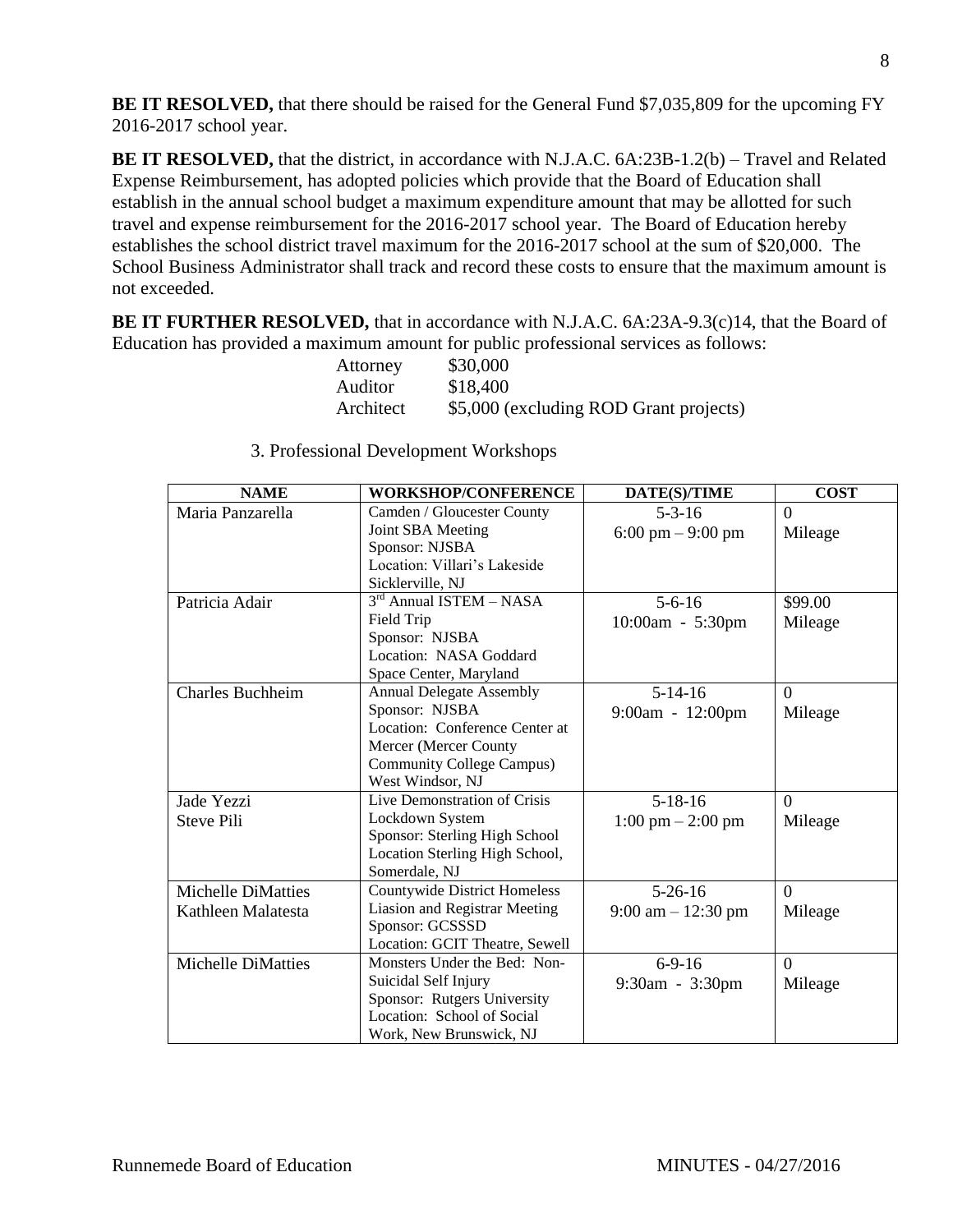4. Payment of Bills (Bills Lists attached)

| <b>ACCOUNT PERIOD/BATCH #</b>        | <b>TOTAL AMOUNT</b> |  |
|--------------------------------------|---------------------|--|
| Bills List #1 $-$ Payroll 03/15/2016 | \$353,136.99        |  |
| Bills List #2 - Payroll 03/24/2016   | \$350,700.59        |  |
| Bills List $#3 - A/P$ Batch $#62$    | \$519,019.40        |  |
| Bills List $#4 - A/P$ Batch $#64$    | \$11,705.91         |  |
| Bills List $#5 -$ Batch $#80$        | \$31,643.69         |  |
| Cafeteria – A/P Batch #63            | \$20,796.03         |  |
| <b>TOTAL</b>                         | \$1,287,002.61      |  |

- 5. Gloucester County Special Services School District CRESS 2015-2016 Services Proposal to provide an additional 50 hours of Educational Consultation Services (Behavior) from January 24, 2016 to June 30, 2016 for a total of 60 hours @ \$124.00 per hour not to exceed \$7,440.00.
- 6. Approve the membership resolution with the Camden County Elementary League to participate in interschool athletic programs sponsored by the Camden County Elementary League with a yearly registration fee of \$25.
- 7. Approve tuition agreements with Gloucester County Special Services School District to provide educational services for the 2015-2016 school year for 2 students: SID# 5003468661 effective 1/4/16 @ \$190 per diem for 109 days, total district cost \$20,710 and SID # 3987664699 effective 3/15/16 @ \$190 per diem for 63 days, total district cost \$11,970. Payable via State Aid Reduction.
- 8. Approve one on one aide contract with Gloucester County Special Services for effective 3/15/16 for SID# 3987664699 for the 2015-2016 school year @ \$36,000 yearly prorated for the 63 days in attendance; total cost to district \$12,600 (payable through accounts payable).
- 9. Approve the following professional services for the 2016- 2017 school year, based on RFQ's reviewed during executive session: School Auditor: Nightlinger, Colavita, and Volpa School Physician: Dr. Ashok Patel School Solicitor: Adams, Gutierrez, and Lattiboudere School Architect: Garrison Architect
- 10. Education Inc. to provide educational services at Kennedy University Hospital partial program for SID # 2496951664 commencing April 15, 2016.

ROLL CALL VOTE: 6 Yes 0 No 0 Abstain 3 Absent

**D. CURRICULUM** – A motion was made by Naomi Davidson and seconded by Maria Panzarella to approve the following on the recommendation of the Superintendent:

> 1. Approve submission of the three year Comprehensive Equity Plan to the Camden County Office of Education for the school years 2016-17, 2017-18, and 2018-19.